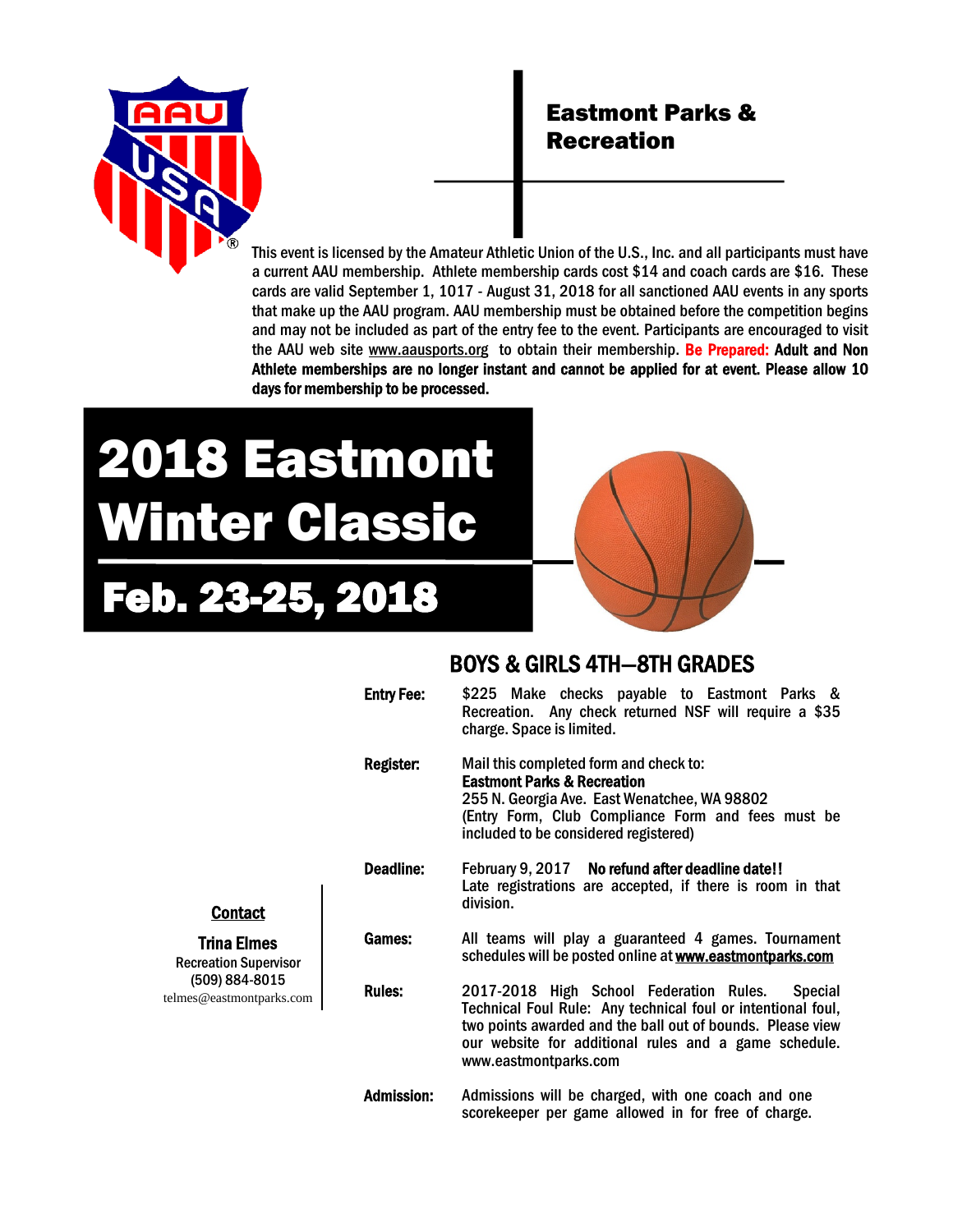# **Eastmont Winter Classic 2018 AAU Team Registration Form**

| <b>Team Name:</b>                                                                                                                                                                                                                                                                                                                                                                                                               |                   | <b>Club Name:</b>                                                                                              |                                                                                                                                                                                                                                      | Club#:                                                                                        |  |  |
|---------------------------------------------------------------------------------------------------------------------------------------------------------------------------------------------------------------------------------------------------------------------------------------------------------------------------------------------------------------------------------------------------------------------------------|-------------------|----------------------------------------------------------------------------------------------------------------|--------------------------------------------------------------------------------------------------------------------------------------------------------------------------------------------------------------------------------------|-----------------------------------------------------------------------------------------------|--|--|
|                                                                                                                                                                                                                                                                                                                                                                                                                                 |                   |                                                                                                                |                                                                                                                                                                                                                                      | Contact Person: E-mail address: E-mail address:                                               |  |  |
|                                                                                                                                                                                                                                                                                                                                                                                                                                 |                   |                                                                                                                |                                                                                                                                                                                                                                      | Address: City/State/Zip: City/State/Zip:                                                      |  |  |
|                                                                                                                                                                                                                                                                                                                                                                                                                                 |                   | Home Phone: Cell Phone: Work Phone: Work Phone:                                                                |                                                                                                                                                                                                                                      |                                                                                               |  |  |
|                                                                                                                                                                                                                                                                                                                                                                                                                                 |                   | Coach Name: Coach Name: Coach Name: Coach Name: Coach Name: Coach Name: Coach Name: Coach Name: Coach Name: Co |                                                                                                                                                                                                                                      |                                                                                               |  |  |
|                                                                                                                                                                                                                                                                                                                                                                                                                                 |                   | Home Phone: Cell Phone: Cell Phone: AAU #:                                                                     |                                                                                                                                                                                                                                      |                                                                                               |  |  |
|                                                                                                                                                                                                                                                                                                                                                                                                                                 |                   |                                                                                                                |                                                                                                                                                                                                                                      | Assist. Coach: Assist. Coach:                                                                 |  |  |
| <b>Check One:</b><br>February 23-25 (Deadline February 9, space is limited)                                                                                                                                                                                                                                                                                                                                                     |                   |                                                                                                                |                                                                                                                                                                                                                                      |                                                                                               |  |  |
| Girls 4 <sup>th</sup> Grade<br>Girls $5th$ Grade<br>Girls $6th$ Grade<br>Girls $7th$ Grade<br>Girls 8 <sup>th</sup> Grade                                                                                                                                                                                                                                                                                                       |                   |                                                                                                                | $\frac{1}{2}$ Boys 4 <sup>th</sup> Grade<br>Boys $5th$ Grade<br>$\frac{1}{2}$ Boys 6 <sup>th</sup> Grade<br>Boys $7th$ Grade<br>$\frac{1}{2}$ Boys 8 <sup>th</sup> Grade                                                             | <b>OFFICE USE ONLY</b><br>Date Received:<br>$\Box$ REG $\Box$ CONC<br>$\Box$ PAID<br>Check #: |  |  |
| <b>Name (First Last)</b>                                                                                                                                                                                                                                                                                                                                                                                                        | <b>Birth Date</b> | <b>Grade</b>                                                                                                   | <b>School</b>                                                                                                                                                                                                                        | 2017-18 AAU Card                                                                              |  |  |
|                                                                                                                                                                                                                                                                                                                                                                                                                                 |                   |                                                                                                                | <u> De la Carlo de la Carlo de la Carlo de la Carlo de la Carlo de la Carlo de la Carlo de la Carlo de la Carlo de la Carlo de la Carlo de la Carlo de la Carlo de la Carlo de la Carlo de la Carlo de la Carlo de la Carlo de l</u> |                                                                                               |  |  |
|                                                                                                                                                                                                                                                                                                                                                                                                                                 |                   |                                                                                                                |                                                                                                                                                                                                                                      |                                                                                               |  |  |
| 3. $\frac{1}{2}$ $\frac{1}{2}$ $\frac{1}{2}$ $\frac{1}{2}$ $\frac{1}{2}$ $\frac{1}{2}$ $\frac{1}{2}$ $\frac{1}{2}$ $\frac{1}{2}$ $\frac{1}{2}$ $\frac{1}{2}$ $\frac{1}{2}$ $\frac{1}{2}$ $\frac{1}{2}$ $\frac{1}{2}$ $\frac{1}{2}$ $\frac{1}{2}$ $\frac{1}{2}$ $\frac{1}{2}$ $\frac{1}{2}$ $\frac{1}{2}$ $\frac{1}{2}$                                                                                                          |                   |                                                                                                                |                                                                                                                                                                                                                                      |                                                                                               |  |  |
|                                                                                                                                                                                                                                                                                                                                                                                                                                 |                   |                                                                                                                |                                                                                                                                                                                                                                      |                                                                                               |  |  |
| 5.                                                                                                                                                                                                                                                                                                                                                                                                                              |                   |                                                                                                                |                                                                                                                                                                                                                                      |                                                                                               |  |  |
| 6.                                                                                                                                                                                                                                                                                                                                                                                                                              |                   |                                                                                                                |                                                                                                                                                                                                                                      |                                                                                               |  |  |
|                                                                                                                                                                                                                                                                                                                                                                                                                                 |                   |                                                                                                                |                                                                                                                                                                                                                                      |                                                                                               |  |  |
| 8.                                                                                                                                                                                                                                                                                                                                                                                                                              |                   |                                                                                                                |                                                                                                                                                                                                                                      |                                                                                               |  |  |
| $9. \qquad \qquad 9. \qquad \qquad 1. \qquad \qquad 1. \qquad \qquad 1. \qquad \qquad 1. \qquad \qquad 1. \qquad \qquad 1. \qquad \qquad 1. \qquad \qquad 1. \qquad \qquad 1. \qquad \qquad 1. \qquad \qquad 1. \qquad \qquad 1. \qquad \qquad 1. \qquad \qquad 1. \qquad \qquad 1. \qquad \qquad 1. \qquad \qquad 1. \qquad \qquad 1. \qquad \qquad 1. \qquad \qquad 1. \qquad \qquad 1. \qquad \qquad 1. \qquad \qquad 1. \q$ |                   |                                                                                                                |                                                                                                                                                                                                                                      |                                                                                               |  |  |
| 10.                                                                                                                                                                                                                                                                                                                                                                                                                             |                   |                                                                                                                |                                                                                                                                                                                                                                      |                                                                                               |  |  |
|                                                                                                                                                                                                                                                                                                                                                                                                                                 |                   |                                                                                                                |                                                                                                                                                                                                                                      |                                                                                               |  |  |
| 12. $\qquad \qquad$                                                                                                                                                                                                                                                                                                                                                                                                             |                   |                                                                                                                |                                                                                                                                                                                                                                      |                                                                                               |  |  |

**Mail Entry Fee of \$225 plus this entry form to: Eastmont Parks & Recreation, 255 N Georgia, East Wenatchee, WA 98802**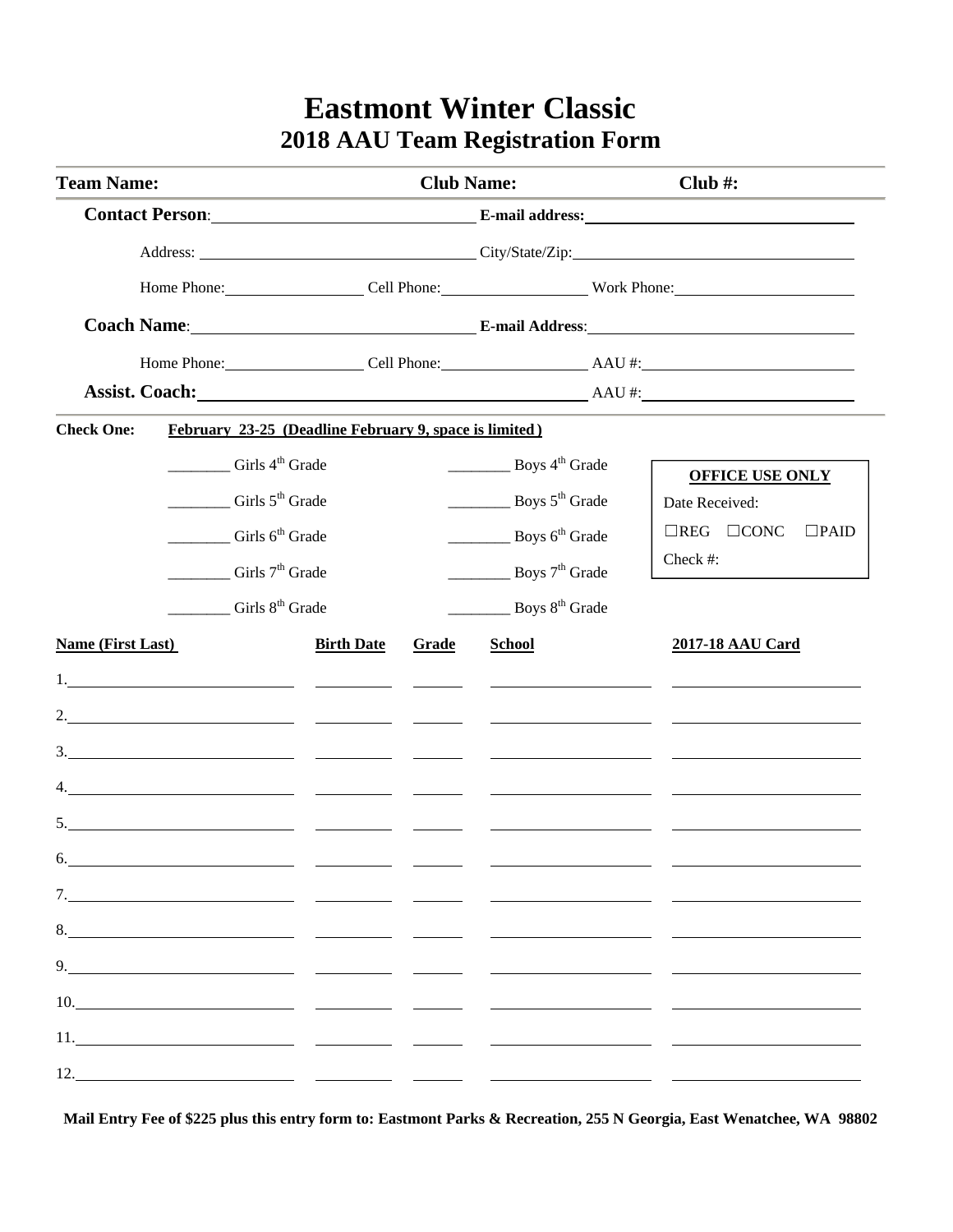# **AAU Member Club Compliance Form**

#### **CONCUSSION LAW AND SUDDEN CARDIAC ARREST REQUIREMENTS**

HB1824, otherwise known as the Zachery Lystedt Law, was signed into law on May 14, 2009. It requires, as of July 26, 2009, that additional steps be taken regarding concussions in private non-profit youth athletic programs using school district facilities. Sudden Cardiac Arrest SB 5083 sec 3 became law on July 15, 2015, which also requires educational training.

This bill requires training and documentation which AAU Member Clubs must adhere to. AAU players and their parents/guardians must meet these minimum requirements: Go to www.ieaau.org upper right hand side of the web site Lystedt Law information:

- 1. All AAU member coaches will have to take training on the nature and risk of concussions and head injury including continuing to play after a concussion or head injury and Sudden Cardiac Arrest information provided.
- 2. On a yearly basis, a concussion and head injury/Sudden Cardiac Arrest information sheet shall be signed and returned by the youth athlete and athlete's parents/guardian prior to the youth athlete's initiating practice or competition.
- 3. All athletes suspected of suffering a concussion or brain injury will be removed from practice or competition and not returned to play until cleared in writing by a licensed health care provider trained in the evaluation and management of concussions (Medical Doctors, Doctor of Osteopathy, Advanced Registered Nurse Practitioner, Physicians Assistants, and *Certified* Athletic Trainers).
- 4. This is a requirement to use any public facility. As a team participating in any Eastmont Parks & Recreation AAU Club event, this must be signed and returned to Eastmont Parks & Recreation, a member AAU Club.

|                                                                                                                                                                                                                                               | <b>EASTMONT PARKS &amp; RECREATION</b> |                                      |  |  |  |  |
|-----------------------------------------------------------------------------------------------------------------------------------------------------------------------------------------------------------------------------------------------|----------------------------------------|--------------------------------------|--|--|--|--|
| Compliance Statement for HB1824                                                                                                                                                                                                               |                                        |                                      |  |  |  |  |
| <b>Youth Sports-Head Injury Policies</b>                                                                                                                                                                                                      |                                        |                                      |  |  |  |  |
| Sudden Cardiac Arrest SB 5083                                                                                                                                                                                                                 |                                        |                                      |  |  |  |  |
| This page must accompany each Event Entry form. Participation in AAU Sanctioned Events will not be granted<br>until this page is returned and requirements of this application are complete and approved by Eastmont Parks<br>and Recreation. |                                        |                                      |  |  |  |  |
| Team: Team:                                                                                                                                                                                                                                   |                                        | Grade Level: Boys/Girls (Circle One) |  |  |  |  |
|                                                                                                                                                                                                                                               |                                        | Club Number:                         |  |  |  |  |
|                                                                                                                                                                                                                                               |                                        |                                      |  |  |  |  |
| As the AAU Club contact I verify all coaches, athletes and their parent/guardian have complied with mandated policies<br>for the management of concussions and head injuries and sudden cardiac arrest as prescribed by RCW 4.24.660; adding  |                                        |                                      |  |  |  |  |

Signed:

l

a new section to chapter 28A.600 RCW, and SB 5083.

AAU Club Contact **Position With AAU Club** Date signed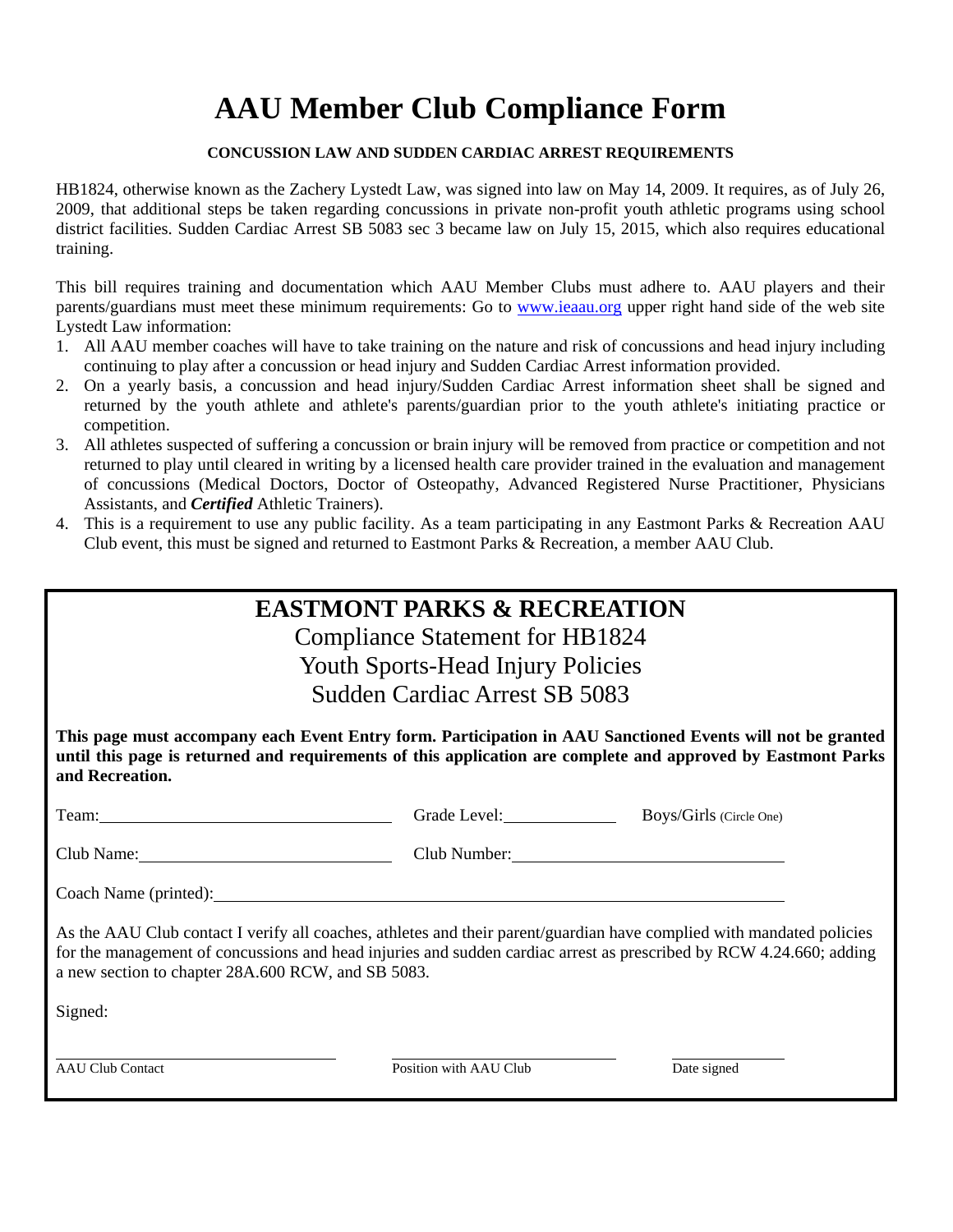#### Eastmont Parks & Recreation **Eastmont Winter Classic Rules**

- 1. Roster changes must be made at least one business day prior to the start of the tournament.
	- A. Players are not allowed to play on more than one team and must be listed on that team's roster.
- 2. All teams will play a minimum of four games, 2-3 games in pool play (Friday/Saturday) and Sunday will be bracketed. Seeding will depend on how your team does during pool play.
- 3. Winning teams **MUST** leave their score sheet at the scorekeeper's desk otherwise they will be charged with a forfeit.
- 4. In the event of a tie win/loss record during pool play, the following procedure will be followed:
	- A.  $1<sup>st</sup>$  tie breaker will be head-to-head competition, unless it is a three way tie (skip to B).
	- B.  $2^{nd}$  tie breaker will be head-to-head point differential, positive and negative points are calculated.
	- C.  $3<sup>rd</sup>$  tie breaker will be total point differential, positive and negative points are calculated.
	- D.  $4<sup>th</sup>$  tie breaker will be a coin toss.
- 5. High School Federation Rules will apply with the following exceptions:
	- A. No shot clocks, we will us a 10 second back court count instead.
	- B. Technical Foul: Automatic 2 points to the opposing team and possession of the ball.
	- C. Two Technical Fouls disqualifies the coach or player for the remainder of the game.
	- D. Three Technical Fouls disqualifies the coach or player for the remainder of the tournament.
	- E. Coach, parent or player ejection: Ejected for the remainder of the tournament and not allowed in the gym or school.
- 6. Each team has 3 full time outs and 2 thirty second time outs per game.
- 7. No press will be allowed if ahead by 15 points or 10 points for the  $4<sup>th</sup>$  grade division.
- 8.  $4^{th}$ ,  $5^{th}$  & 6<sup>th</sup> grades will use 28.5 ball and play 7 minute guarters and  $7^{th}$  & 8<sup>th</sup> grades will use a regular size ball and play 8 minute quarters. There are no tournament balls. "Best Ball" available will be used.
- 9. Overtime periods will be two minutes in length and jump ball will determine possession. Each team will get one additional time out, plus any carryovers for each additional period. Length of warm-up times, quarter and half time breaks are flexible and will be determined by officials at each game.

#### **ONLY PLAYERS AND COACHES ARE ALLOWED ON THE GYM FLOOR AT ALL TIMES!!**